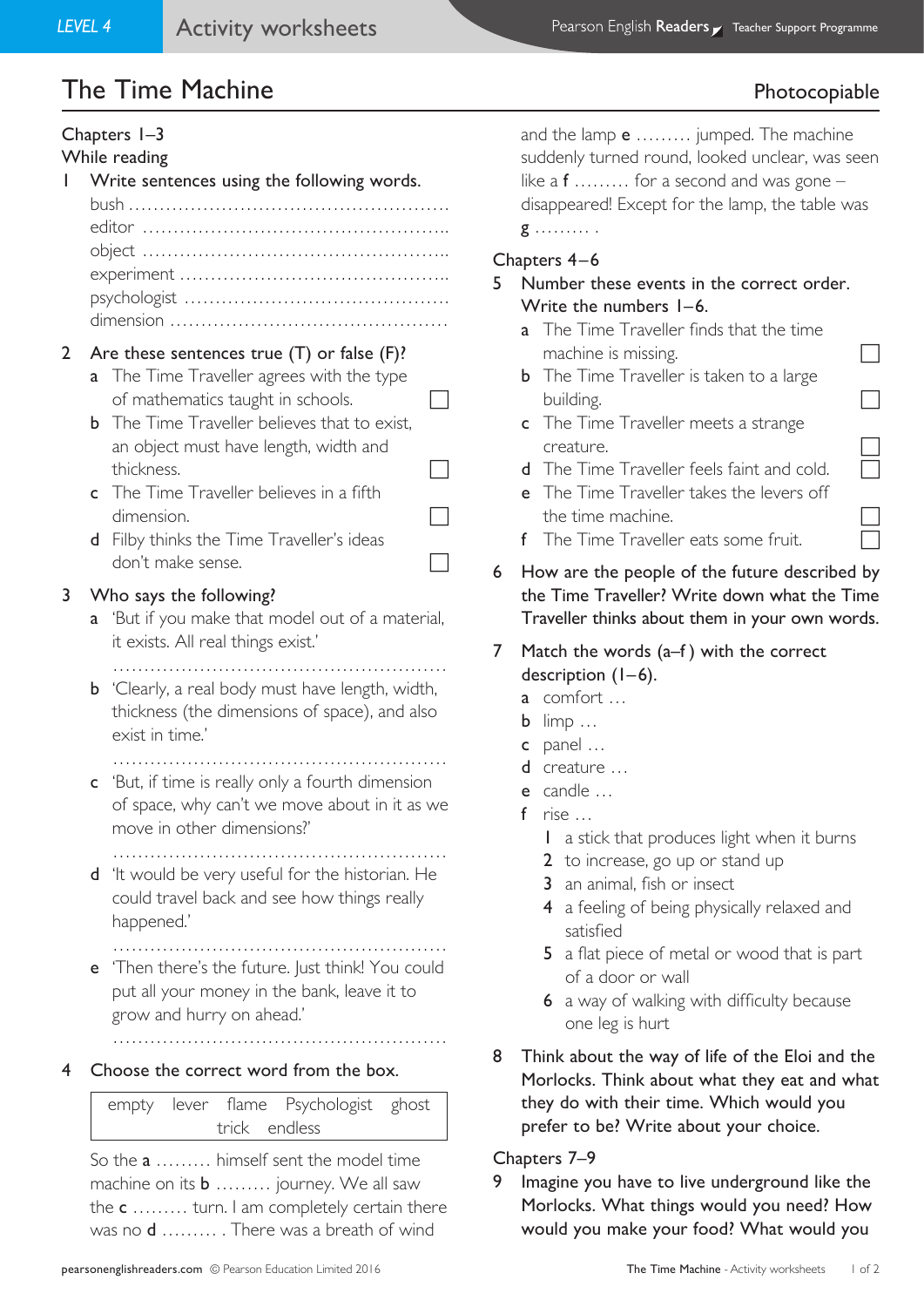## The Time Machine **Photocopiable**

use for light? With another student, make a list of the things you might need to live this sort of life.

- 10 Match the first part of the sentences (a–f ) with the last part  $(1-6)$ .
	- a The next night ...
	- **b** Once or twice I had a feeling ...
	- c I realised that the moon was in its last quarter and the nights were growing darker, …
	- d But I wasn't brave enough to solve the mysteries, …
	- e I saw, far away, …
	- f But the next morning, I realised that my interest in the Green Palace …
		- 1 and I never felt quite safe.
		- 2 an enormous building.
		- 3 of great fear for which I could see no definite reason.
		- 4 was just helping me to delay an experience I was afraid of.
		- 5 I did not sleep well.
		- 6 and there might be more appearances of those unpleasant creatures from below.

#### 11 Underline the right word in *italics*.

- a The Morlocks were probably the *servants / leaders* in this society.
- b The Eloi were the *workers / managers*.
- c The Morlocks found daylight *possible / impossible.*
- d Clearly the *beginning / end* of the Eloi's power was coming closer.
- e The Morlocks are the *friends / enemies* of the Eloi.
- f Weena is *afraid of / friendly towards* the Morlocks.
- g The Time Traveller decides to make himself some *weapons / panels* to protect himself from the Morlocks.
- h The inside of the Green Palace was like a *church / museum*.
- 12 Imagine you are a time traveller. You have gone fifty years into the future but now your machine is broken and you can't go back. Also, you feel that you may not live much longer. Write a letter to your friends. Describe the changes in the world of the future and how you feel about them.

### Chapters 10–12

13 The Time Traveller visits a ruined museum. What is the most interesting museum or place you have ever visited? Write about it, saying why you found it interesting. Find pictures on the Internet or in books to add to the paragraph.

#### 14 Are these sentences true (T) or false (F)?

- a There were strange glass balls hanging down in the museum.
- **b** There were very large machines that worked well in the Green Palace.
- c The Time Traveller finds a metal bar to use as a weapon.
- d The Time Traveller dances in the Green Palace.  $\Box$
- e Weena finds a gun and bullets in the old  $m$ useum.  $\Box$
- 15 The Time Traveller tries very hard to get the time machine back. What is the most important thing that you own? Would you fight to keep it? Think about your favourite thing and write down adjectives to describe it. Then, work with another student and tell him or her your adjectives. The other student has to try and guess what your favourite thing is.
- 16 Think about a time in your life when you made the wrong decision or a mistake, or did something you were sorry about later. Write a letter to a friend who was there. Explain what you would do differently if you had a second chance.

#### Chapters 13–15

- 17 Do you think it is, or ever will be possible to travel in time? Look at the pictures of the time machine in the book and design your own. Think about the modern technology we use today and the scientific advances that have been made since Wells wrote his book. Include all these things in your design. Do your design by hand or on a computer.
- 18 Imagine you are Weena and you have visited the present time with The Time Traveller. Write a letter to your family, telling them about the differences between this society and your society.